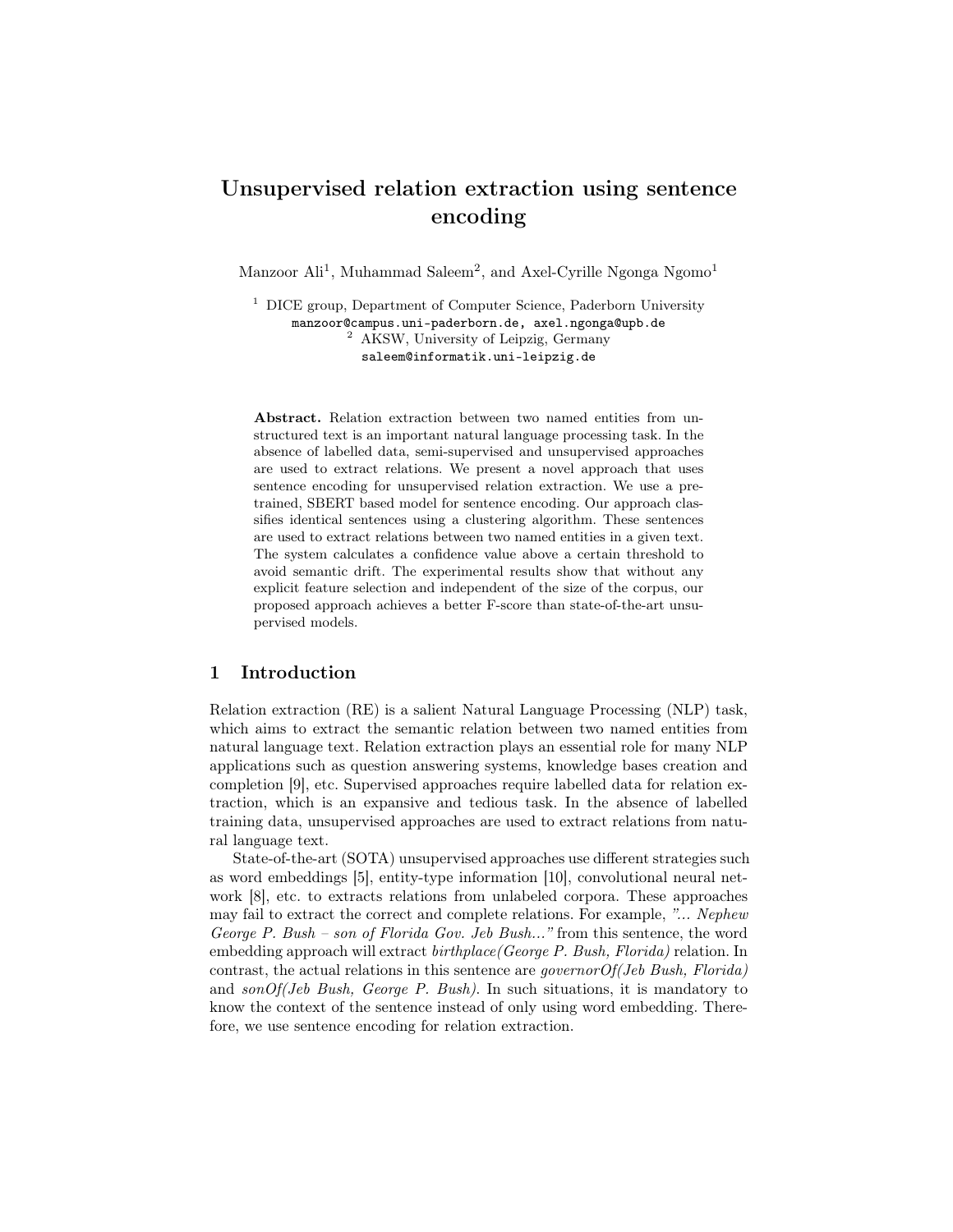#### 2 M. Ali et al.



Fig. 1. The system Architecture

To the best of our knowledge, BERT-based [4] sentence encoding is yet not used for unsupervised relation extraction. This is because BERT-based sentence encoding and similarity is computationally expensive [7]. We propose a novel unsupervised approach dubbed US-BERT that uses the BERT-based sentence encoding [7] on a corpus that is already annotated for named entities (NE).

Our main contributions are as follows: we do not rely on any explicit feature selection for relation extraction; we achieve (SOTA) results for unsupervised relation extraction.

## 2 Our Approach

Figure 1 describes the US-BERT architecture. Input to our system is a target relation, named entities annotated corpus, and the two named entity types for the target relation. The system outputs all those sentences that include a target relation.

Our approach comprises four main modules. The candidate sentences selection module chooses all those sentences that contain two already specified named entity types. A sentence can also contain other entities and entity types. The sentence encoding module uses sentence-BERT to calculate 768-dimensional sentence encoding of the selected sentences. The clustering module creates clusters from similar vector representations of sentences. The relation extraction module uses a verb form to choose the most relevant cluster and extract semantically identical sentences based on cosine similarity.

Candidate sentences selection: The proposed approach chooses candidate sentences based on NE types for a particular relation for reducing the computation time. A set of candidate sentences is created from all annotated (named entity types annotation) sentences that include  $E_h$  and  $E_t$ , and the type of  $E_h$ and  $E_t$  is according to a particular relation.  $E_h$  and  $E_t$  represent the subject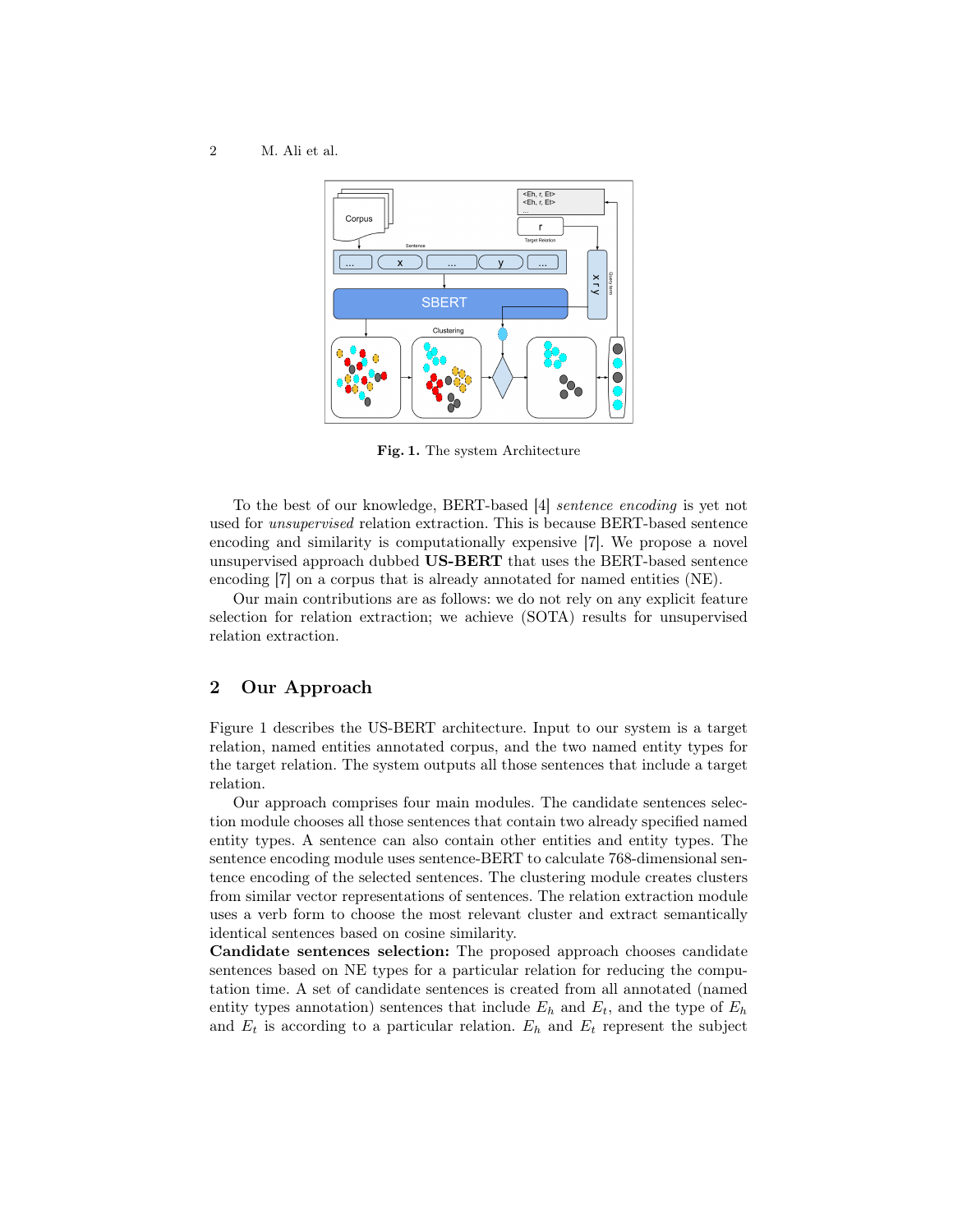entity and object entity, respectively. For example, for a relation birthPlace, we only filter those sentences that include entity type Person (PER) and Location (LOC). Before sentence encoding, both entities  $E_h$  and  $E_t$ , are removed from the sentence.

Sentence encoding: We consider the SBERT based pre-trained model that achieves SOTA performance for sentence encoding [7]. SBERT uses siamese and triplet network to produce sentences that are semantically meaningful and also comparable for cosine-similarity. We used pre-trained SBERT model, distilbertbase-nli-stsb-mean-tokens. It is trained on 570,000 sentences.

Clustering: To aggregate semantically similar vectors for a particular relation, we performed clustering. Clustering combines similar vectors and reduces the number of sentences for comparison to the query term. The system only selects those clusters that are semantically close to the query term.

Unsupervised algorithms like K-Mean and K-medoids require manual selection of the number of clusters. In relation extraction, two entities can have a variable number of relations in the real world. Therefore, we choose Affinity propagation for clustering. Affinity propagation does not need the number of cluster to be specified in advance. It selects an exemplar vector and creates a cluster around the exemplar.

Query encoding and relation extraction: We adopt a query-based approach to extract a relation from a cluster. In our approach, a query is a sentence that contains two entities X and Y. Also, the query contains a relationship in phrasal verb form. For example, the complete query we use for the relation birthPlace is "X born in Y". We use sentence encoding to convert the query to a vector representation. We compute the cosine similarity between all the centroids and the query vector. If the cosine similarity between the centroid of a cluster and query vector crosses the threshold value, we select that cluster for further computation.

To increase recall and avoid semantic drift, we use two iterations. Semantic drift is the change in the actual meaning of a word with time [3]. In the first iteration, the system selects only those vectors from a cluster with a high cosine similarity score to the query term  $q$ .  $V_p$  represents the selected vectors in the first iteration. While in the second iteration, those vectors are selected that have high similarity with the list of selected vectors  $(V_p)$  in the first iteration.  $V_s$  represent the selected vectors in the second iterations. This two-step iteration increases the recall but sometimes causes semantic drift. To avoid semantic drift, we use a threshold value in the first iteration. In the second iteration, we score the vectors according to the following equation and only select those vectors with a  $P_{score}$ higher than zero.

$$
P_{score} = Cosine(V_s, q) - (1 - Cosine(V_p, V_s))^2
$$
\n(1)

Sometimes the sentences include semantically similar meanings, but the actual relation exists far from the two entities occurrences that cause a decrease in the precision[2]. To address this issue and increase the precision, our model uses a window-based approach like Snowball [1] to minimize the false-positive. The window consists of words around two entities, Before  $E_h$ , Between  $E_h$  and  $E_t$ ,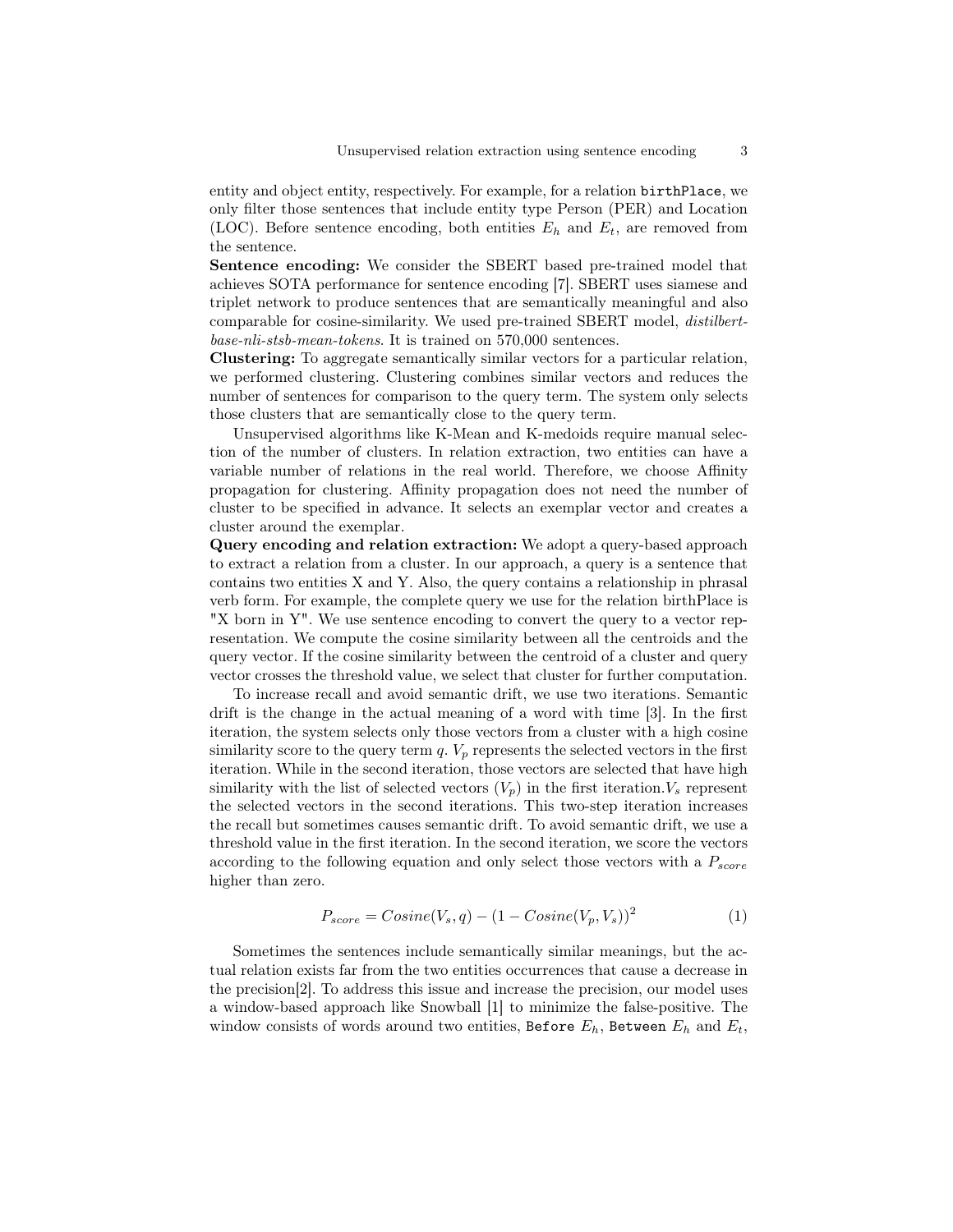and After  $E_t$ . The system creates vectors representing the selected tokens using the sentence encoding module and finding the cosine similarity with the initially selected query term. Only those vectors are filtered, which have a higher score than a certain threshold.

# 3 Evaluation

We evaluate our proposed approach on the NYT-FB [6] dataset. The NYT-FB dataset is extracted from New York Times articles and aligned with freebase. The NYT-FB dataset consists of 253 relations. The initial evaluation result of our approach with the (SOTA) unsupervised systems is shown in Table 1. We run RelLDA1 on their reported parameter on the NYT-FB dataset for only StanfordNER based annotated sentences. In contrast, we run the other two models Simon and EType+, for both StanfordNER and AllenNLP NER.

Table 1. Precision (P) Recall (R) and F1 score of different systems using two NER annotation techniques on the NYT-FB.

|                | StanfordNER |      |      | AllenNLP NER |       |             |
|----------------|-------------|------|------|--------------|-------|-------------|
| Models         | P           | R    | F1   |              |       | $_{\rm F1}$ |
| RelLDA1        | 0.30        | 0.47 | 0.36 | -            | -     | -           |
| Simon          | 0.32        | 0.50 | 0.39 | 0.334        | 0.497 | 0.399       |
| $EType+$       | 0.30        | 0.62 | 0.40 | 0.31         | 0.64  | 0.417       |
| <b>US-BERT</b> | 0.35        | 0.45 | 0.39 | 0.38         | 0.61  | 0.468       |

Our proposed model (US-BERT) outperforms all the models in precision for StanfordNER based annotated sentences. However, the overall F1 score is less than the EType+. For AllenNLP NER based annotated sentences, our system achieves the highest F1 score. One of the reasons for the low recall we observed is the NER system. Wrongly annotated sentences reduce the recall. This did not penalize US-BERT since all evaluated systems were used with the same NER pre-processing steps.

# 4 Conclusion and Future Work

We used pre-trained sentence encoding to extract high-quality relations without any explicit feature's selection. We achieved the best F1, and precision score compares to the (SOTA) unsupervised methods. To further investigate the relation extraction, we will use some feature selection, compare the results with our work and see the impact also, we will compare our approach with some other (SOTA) approaches in our future work, mainly to the relation extraction systems based on language models.